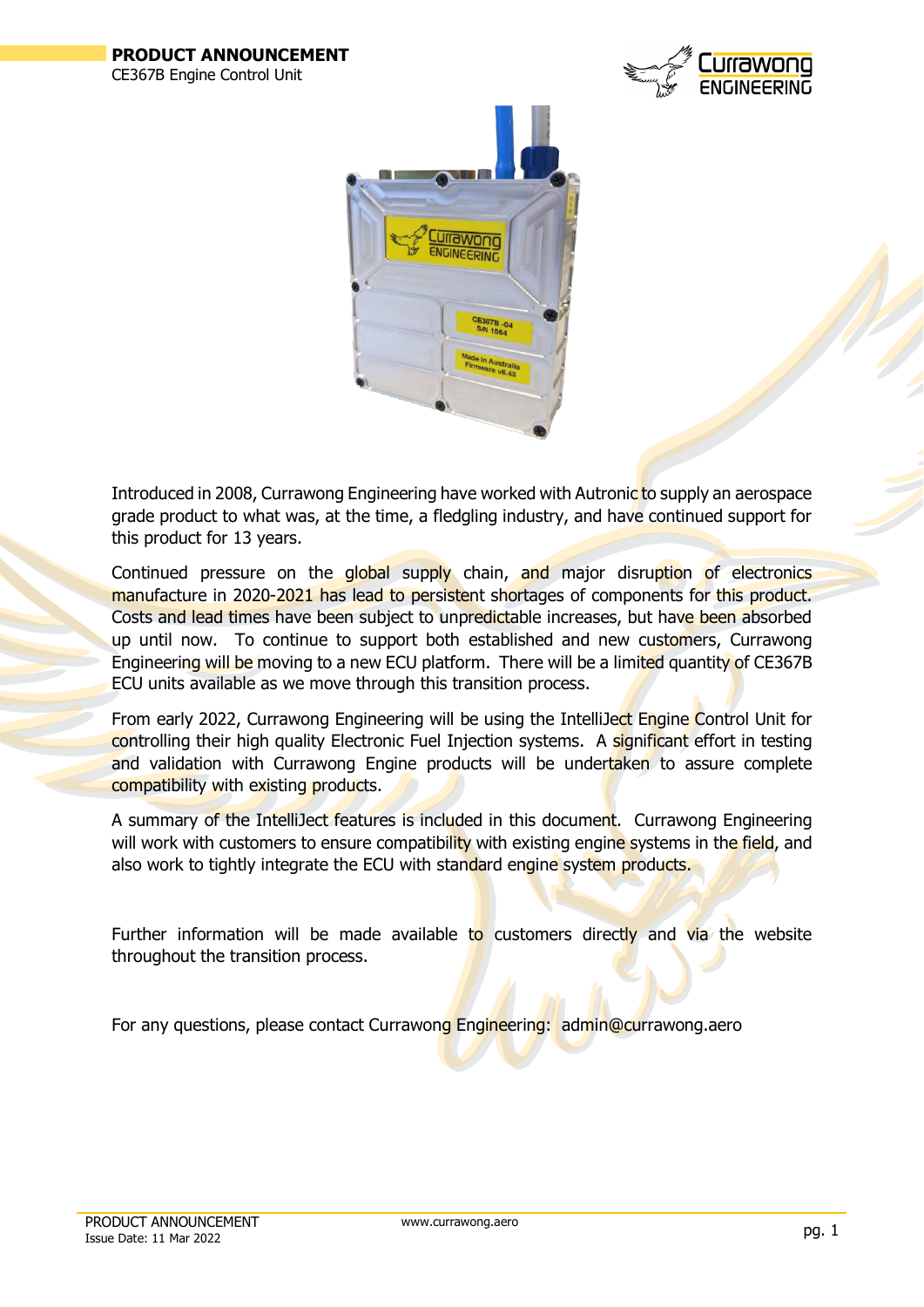## **PRODUCT ANNOUNCEMENT**

CE367B Engine Control Unit



## **Product Information – IntelliJect**

Power4Flight has developed their ECU internally to meet the unique and numerous demands of the UAV industry. The product was launched in 2018, and there are currently more than 100 units in the field.



<https://power4flight.com/uav-engine-products/uav-engine-control-units/intelliject-efi/>